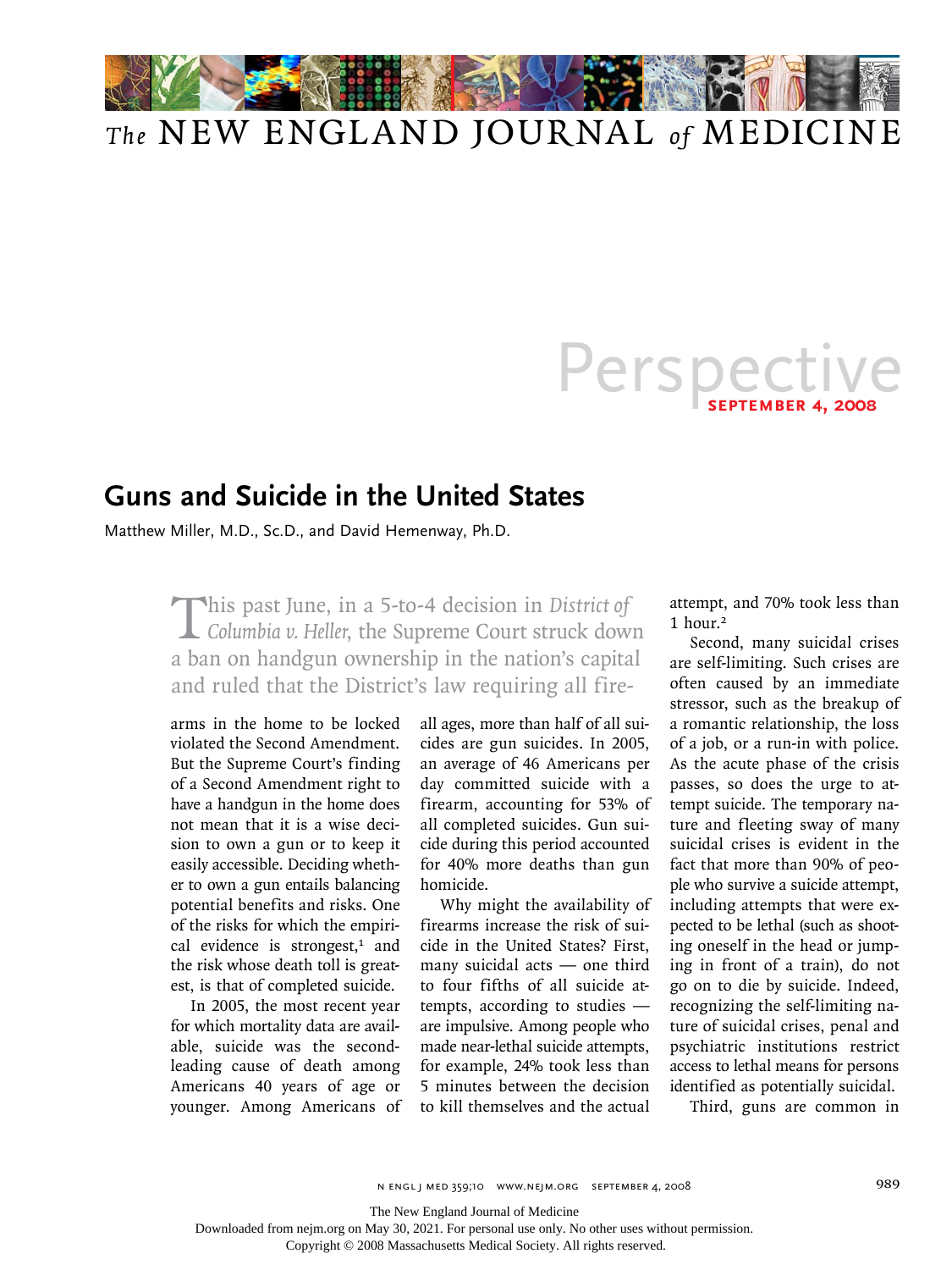the United States (more than one third of U.S. households contain a firearm) and are lethal. A suicide attempt with a firearm rarely affords a second chance. Attempts involving drugs or cutting, which account for more than 90% of all suicidal acts, prove fatal far less often.

The empirical evidence linking suicide risk in the United States to the presence of firearms in the home is compelling.<sup>3</sup> There are at least a dozen U.S. case–control studies in the peer-reviewed literature, all of which have found that a gun in the home is associated with an increased risk of suicide. The increase in risk is large, typically 2 to 10 times that in homes without guns, depending on the sample population (e.g., adolescents vs. older adults) and on the way in which the firearms were stored. The association between guns in the home and the risk of suicide is due entirely to a large increase in the risk of suicide by firearm that is not counterbalanced by a reduced risk of nonfirearm suicide. Moreover, the increased risk of suicide is not explained by increased psychopathologic characteristics, suicidal ideation, or suicide attempts among members of gun-owning households.

Three additional findings from the case–control studies are worth noting. The higher risk of suicide in homes with firearms applies not only to the gun owner but also to the gun owner's spouse and children. The presence of a gun in the home, no matter how the gun is stored, is a risk factor for completed suicide. And there is a hierarchy of suicide risk consistent with a dose–response relationship. How

#### **Data on Suicides in States with the Highest and Lowest Rates of Gun Ownership, 2001–2005.\***

| Variable                           | States with the<br><b>Highest Rates of</b><br><b>Gun Ownership</b> | States with the<br><b>Lowest Rates of</b><br><b>Gun Ownership</b> | Ratio of<br><b>Mortality</b><br>Rates |
|------------------------------------|--------------------------------------------------------------------|-------------------------------------------------------------------|---------------------------------------|
| Person-years                       | 195 million                                                        | 200 million                                                       |                                       |
| Percent of households<br>with guns | 47                                                                 | 15                                                                |                                       |
| Male                               |                                                                    |                                                                   |                                       |
| No. of firearm suicides            | 14,365                                                             | 3,971                                                             | 3.7                                   |
| No. of nonfirearm suicides         | 6,573                                                              | 6,781                                                             | 1.0                                   |
| Total no.                          | 20,938                                                             | 10,752                                                            | 2.0                                   |
| Female                             |                                                                    |                                                                   |                                       |
| No. of firearm suicides            | 2,212                                                              | 286                                                               | 7.9                                   |
| No. of nonfirearm suicides         | 2,599                                                              | 2,478                                                             | 1.1                                   |
| Total no.                          | 4,811                                                              | 2,764                                                             | 1.8                                   |

\* The states with the highest rates of gun ownership included here are Wyoming, South Dakota, Alaska, West Virginia, Montana, Arkansas, Mississippi, Idaho, North Dakota, Alabama, Kentucky, Wisconsin, Louisiana, Tennessee, and Utah. The states with the lowest rates of gun ownership included here are Hawaii, Massachusetts, Rhode Island, New Jersey, Connecticut, and New York. Data on gun ownership are from the 2001 Behavioral Risk Factor Surveillance System. Data on suicides are from the Centers for Disease Control and Prevention Web-Based Injury Statistics Query and Reporting System (WISQARS; www.cdc.gov/ncipc/wisqars).

household guns are stored matters especially for young people — for example, one study found that adolescent suicide was four times as likely in homes with a loaded, unlocked firearm as in homes where guns were stored unloaded and locked.

Many ecologic studies covering multiple regions, states, or cities in the United States have also shown a strong association between rates of household gun ownership and rates of completed suicide — attributable, as found in the case–control studies, to the strong association between gun prevalence and gun suicide, without a counterbalancing association between gunownership levels and rates of nongun suicide. We recently examined the relationship between rates of household gun ownership and suicide in each of the 50 states for the period between 2000 and 2002.4 We used data on gun ownership from a large telephone survey (of more than 200,000 respondents) and controlled for rates of poverty, urbanization, unemployment, mental illness, and drug and alcohol dependence and abuse. Among men, among women, and in every age group (including children), states with higher rates of household gun ownership had higher rates of firearm suicide and overall suicides. There was no association between firearmownership rates and nonfirearm suicides. To illustrate the main findings, we presented data for the 15 states with the highest levels of household gun ownership

990 **n engl j med 359;10 www.nejm.org september 4, 2008** 

The New England Journal of Medicine

Downloaded from nejm.org on May 30, 2021. For personal use only. No other uses without permission.

Copyright © 2008 Massachusetts Medical Society. All rights reserved.